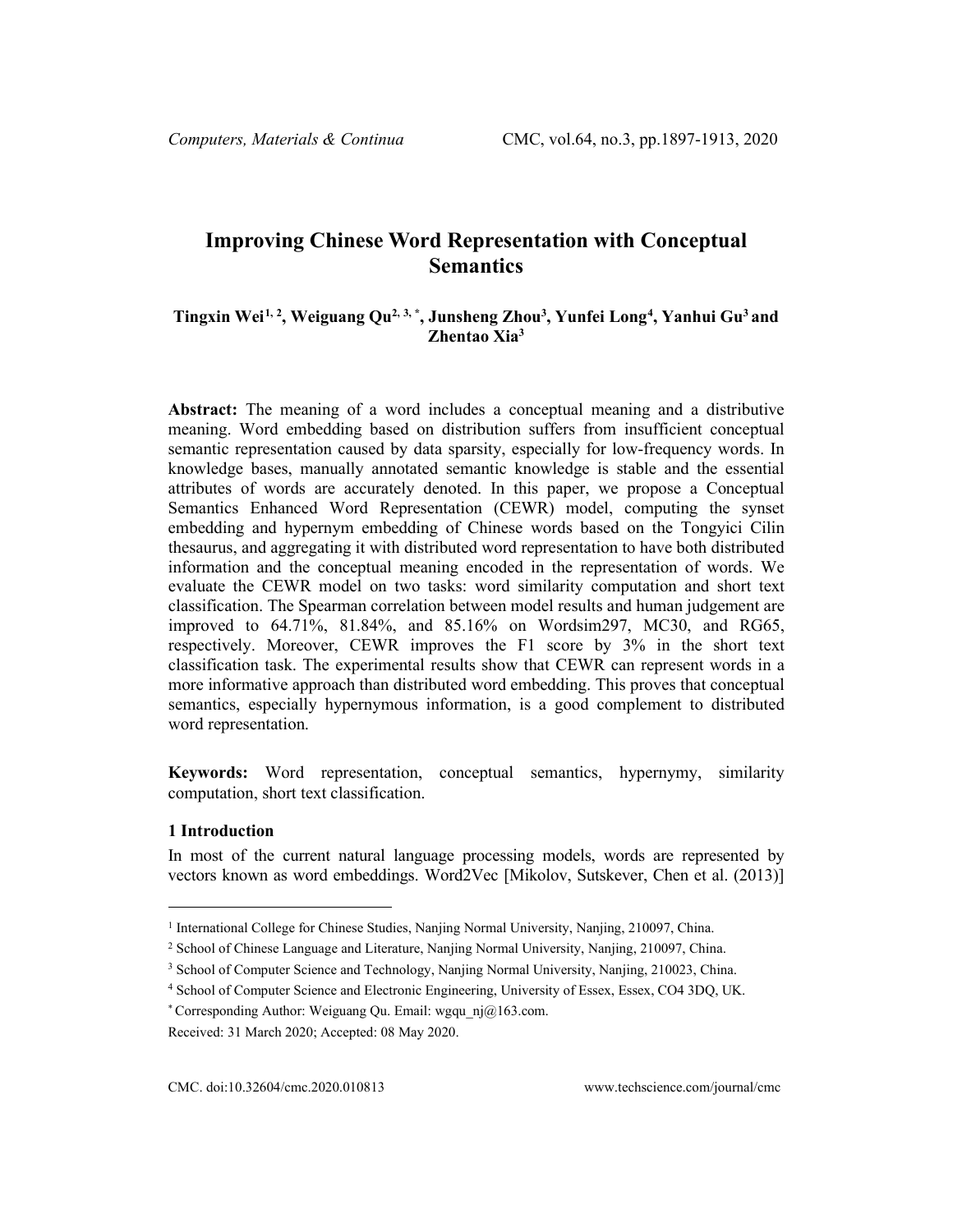and GloVe [Pennington, Socher and Manning (2014)] are popular and effective examples of word embedding methods used to project words into low-dimensional dense vector spaces. Carrying rich information of the word, word embedding has benefited many NLP tasks [Devlin, Zbib, Huang et al. (2014); Liu, Yang, Lv et al. (2019); Qiu, Liu, Chai et al. (2019); Polat, Yaylali and Tanay (2019)]. As word embedding is the fundamental input for all tasks, the quality of how well it represents words determines the final performance of models [Peters, Neumann, Iyyer et al. (2018)]. Learning word representation is based on the distributional hypothesis [Harris (1954)]: words appearing in similar contexts must have similar meanings. However, this hypothesis is established on the condition that the corpus is as large as the whole existing natural language; otherwise, it will suffer from context sparsity. When there are insufficient contexts for training, or contexts are not typically related to the target word, the word embedding cannot represent the word well. Furthermore, the modeling of word embedding is based on the collocation of words in contexts, which results in the embedding carrying more collocation information instead of its own conceptual meaning. Since word embedding heavily relies on the distribution of words in the corpus, word embedding is unstable because a word gets different embeddings when trained on different corpora. To address these issues, we utilize the conceptual semantics of words to enhance and stabilize the word representation from the corpus.

As a critical knowledge base in conceptual semantics, Tongyici Cilin (Cilin) [Mei, Zhu, Gao et al. (1983)] is a Chinese thesaurus in which synonyms are grouped into one synset to denote a distinct concept. It explicitly demonstrates a variety of semantic relations among words, including synonymy, hypernymy, and meronymy. Since it is manually built and revised by linguists, the semantic information and relations of words are accurate, stable, and have been proved useful in many Chinese NLP tasks [Liu, Peng, Qian et al. (2014); Li, Lv, Wang et al. (2016); Peng, Zhu, Chen et al. (2018); Wei, Chen, Shi et al. (2018)]. In this paper, we propose a Conceptual Semantics Enhanced Word Representation (CEWR) model, taking the conceptual meaning of words learned from Cilin into consideration to improve the distributed word representation.

In the experiments, we evaluate our CEWR model in word similarity computation and short text classification. The results show that our model outperforms the baselines which also utilize external knowledge bases to improve word representation. The contributions of our paper are as follows. (1) Our CEWR model integrates conceptual semantics into word representation, which makes the representation of words more accurate and complete, and increases stability. (2) Hypernymous information is used in representing the semantics of words for the first time and has been proved effective. (3) As a postprocessing step, the CEWR model can be integrated with any other embedding model with high efficiency and low computational complexity.

## **2 Related work**

Word representation is a fundamental and essential input in many downstream language processing tasks. Distributed word representation projects all words into a continuous low-dimensional semantic space that addresses the issue of data sparsity in conventional one-hot word representation. Due to its effectiveness in semantic representation, it is applied in many tasks, including language modeling [Bengio, Rejean and Pascal (2003)],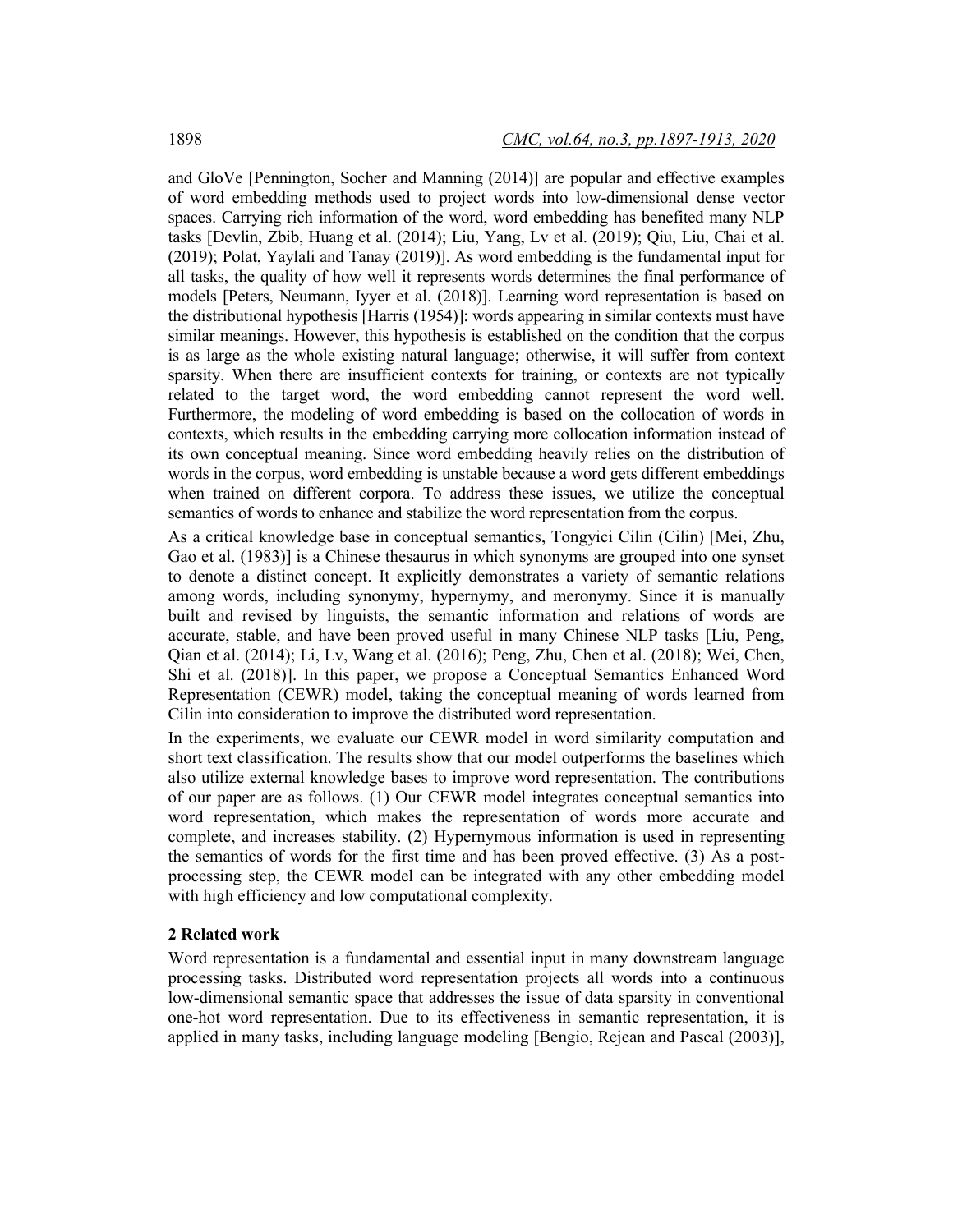syntactic parsing [Socher, Lin, Manning et al. (2011)], word sense disambiguation [Chen, Liu and Sun (2014)] and discourse relation classification [Dai and Huang (2018)]. Along with the massive progress and great achievements of deep learning in various fields, learning better word representation has become critical and drawn increasing attention from researchers. Mikolov et al. [Mikolov, Sutskever, Chen et al. (2013)] proposed CBOW and SkipGram models to learn word representation. Both models assume that the meaning of words can be well represented by the contexts in which they appear. GloVe [Pennington, Socher and Manning (2014)] uses matrix factorization on the word affinity matrix to learn word representation. Unsupervised pre-trained language models such as ELMO [Peters, Neumann, Iyyer et al. (2018)] and BERT [Devlin, Chang, Lee et al. (2018)] have contextualized representation and have achieved remarkable results in many NLP tasks. This proves that good representation is crucial for language processing. However, all of these unsupervised corpus-dependent models obtain word representation based on the distribution, and low-frequency words cannot be well represented due to insufficient information in the corpus.

To address this issue, many researchers have proposed utilizing semantic information in existing knowledge bases to improve word representation. Yu et al. [Yu and Dredze (2014)] proposed a relation-constrained model, and tried to incorporate prior knowledge into WordNet and PPDB to improve learned word embeddings. They evaluated their embeddings on the tasks of measuring word similarity and predicting human judgement, and the median reciprocal rank of word pairs with the new model was much better than that of CBOW and SkipGram. Rothe et al. [Rothe and Schűtze (2015)] proposed a model to learn embeddings for synset and lexemes in the lexical resource, and proved its effectiveness on the tasks of word similarity calculation and word sense disambiguation; the lexeme similarity and WSD accuracy were improved to 69.8 and 73.6, respectively. According to Bartusiak et al. [Bartusiak, Augustyniak, Kajdanowicz et al. (2019)], WordNet is a network that embeds relationships between distinct concepts, and it includes rarely used words and their unusual meanings that may not exist or are damped in corpora. Therefore, they created vectors for each word in WordNet, encapsulating its position-role toward all other words, and utilized WordNet2Vec for sentiment analysis on the Amazon product review dataset. The obtained F-1 score was slightly lower than that of Doc2Vec. In Chinese language processing, researchers have also made many attempts in incorporating semantic knowledge in prior knowledge resources into word representation. Chen et al. [Chen, Xu, Liu et al. (2015)] utilized the internal semantic information of words and proposed a word representation model for the joint learning of a word and its composing characters. They used the tasks of word similarity calculation and word analogy to evaluate the new word representation, and that their method outperformed CBOW, SkipGram, and GloVe. HowNet is a widely used Chinese knowledge base used for improving word representation. In HowNet, word sense is defined as a combination of sememes. Niu et al. [Niu, Xie, Liu et al. (2017)] proposed a sememe-encoded word representation learning model with the attention strategy based on HowNet. The correlation of the word similarity between the model result and human judgement was improved to 64.0 on the WordSim-297 dataset and to 61.2 on WordSim-240. As for Cilin, another informative Chinese lexical knowledge base, Yang et al. [Yang and Sun (2015)] took intricate dependencies between composing characters of words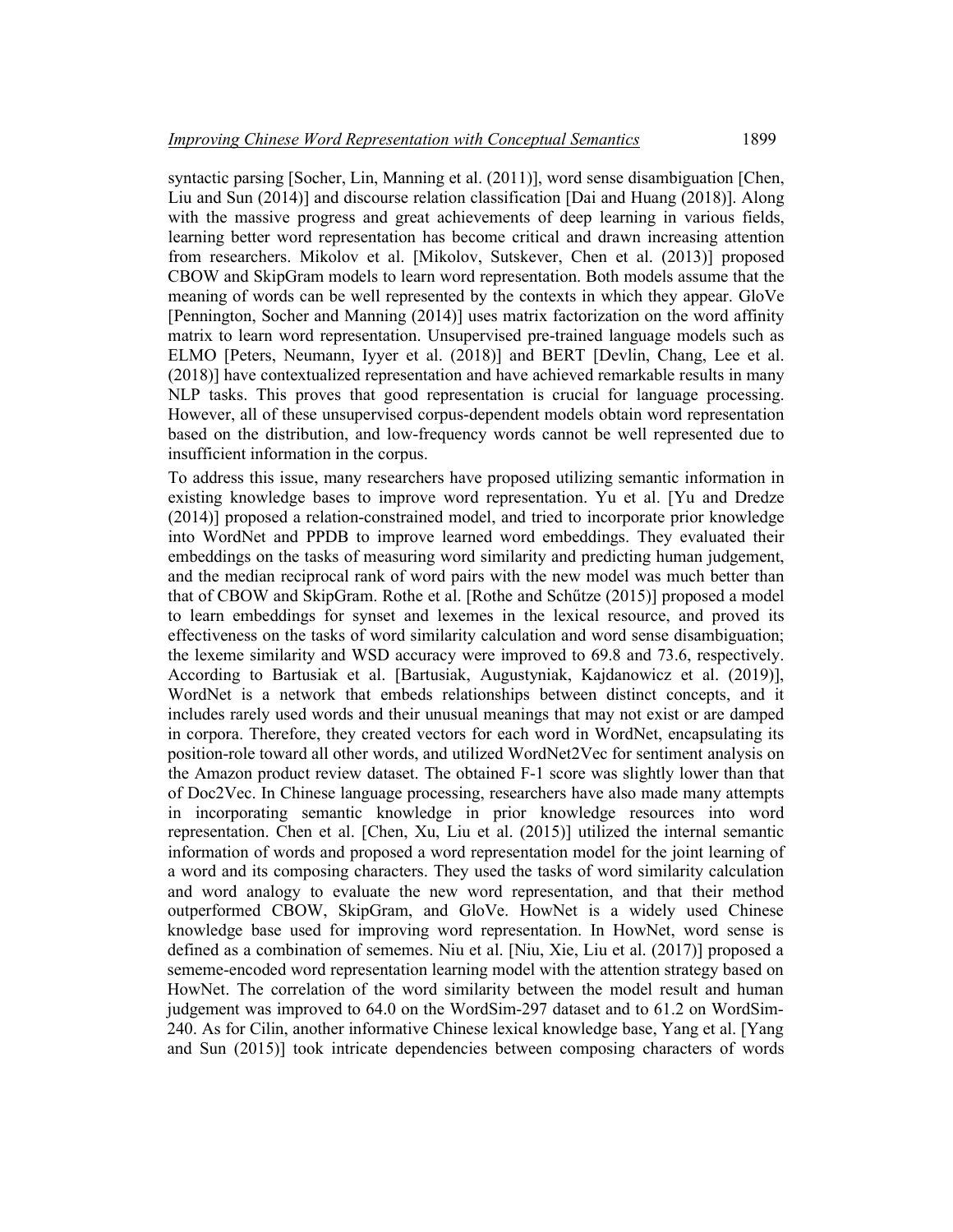learned from Cilin to improve word representation. They demonstrated the effectiveness of the new word representation on tasks of word similarity, word analogy, and document classification. Li et al. [Li, You and Chen (2019)] proposed an algorithm of word semantic similarity computation by representing each word sense of polysems in different contexts with the help of the prior classification information from Cilin. Their experimental results show that the proposed model achieves 64.09 in Spearman correlation on the Chinese word similarity prediction dataset WordSim-297.

In this paper, we assume that the representation of words is composed of its conceptual semantics as well as distributional semantics. The combination of both conceptual semantics and distributional semantics is more stable and accurate in the representation of meaning, especially for low-frequency words that cannot be thoroughly trained and well represented in the corpus. We propose to learn a word's conceptual semantics through its synonyms and hypernyms with the help of Cilin, and integrate these semantics into the distributed word embedding to achieve better word representation.

#### **3 Limitation of distributional word representation**

Distributional word representation is based on the distributional hypothesis [Harris (1954)]: words appearing in similar contexts must have similar meanings. However, in the same paper, Harris also pointed out that the distributional structure does not give ideal coverage. Without sufficient exposure in the corpus, the word representation trained from it cannot represent the meaning very well, even for high-frequency words. To illustrate this issue, we use the word representation trained by the SkipGram model as an example. The SkipGram model aims to maximize the predictive probability of context words conditioned on the target word w. The objective function is as follows:

$$
L = \sum_{i=k}^{n-k} \log P(W_{i-k}, \dots W_{i+k} | W_i).
$$
 (1)

The model assumes that the contexts of a word determine the information it carries. The more contexts the word has, the more information the embedding will get. However, no matter how big the training corpus is, it is impossible for all words to get enough contexts. Let us take a self-built corpus as example, which is crawled from Baidu web pages containing 68 million tokens and has a vocabulary size of around 643 thousand. The word frequency distribution in this corpus is shown in Tab. 1.

| Frequency $>1000$ 500-999 100-499 20-99 5-19 |      |      |       |      |             | $1 - 5$                   | total |
|----------------------------------------------|------|------|-------|------|-------------|---------------------------|-------|
| <b>Tokens</b>                                | 5176 | 4070 | 20964 |      |             | 55412 95122 462604 643348 |       |
| Ratio                                        | 0.8  | 0.63 | 3.26  | 8.61 | 14.78 71.91 |                           | 100   |

**Table 1:** Word frequency distribution in Baidu corpus

There are less than 10,000 words that appear over 500 times in the corpus, while over 56,000 words are collected in the "Contemporary Chinese Dictionary" [Chinese Academy of Social Sciences (2016)], the officially issued standard Chinese language dictionary, which means that over 80% of common words do not have sufficient occurrence and contexts in the corpus. Moreover, due to the drawback of unsupervised learning, some contextual terms might not be related to the target word, or there may be insufficient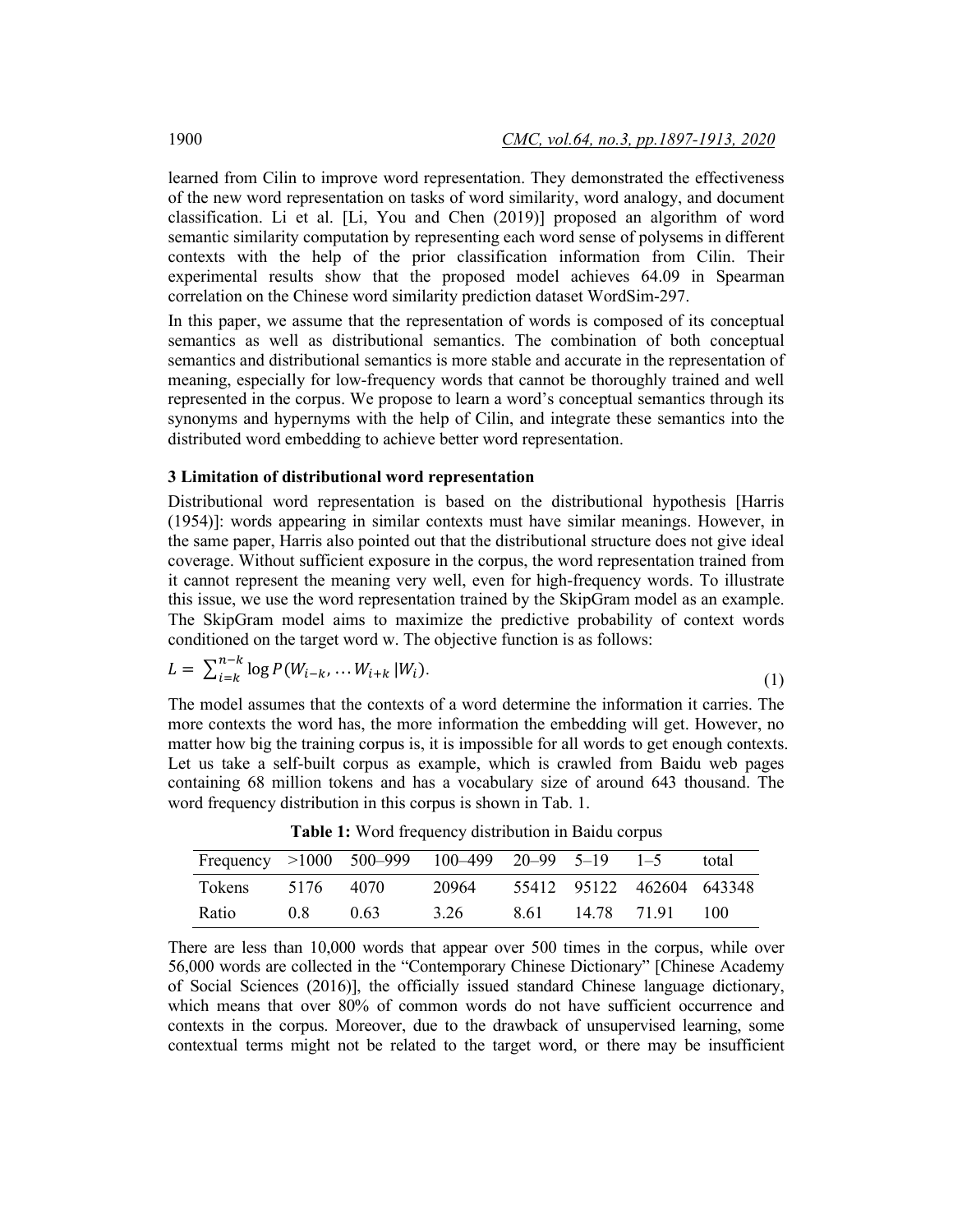contextual terms to represent the word's meaning even though the frequency of the target word is not very low. Tab. 2 shows some words and their contexts from the corpus.

| <b>Tokens</b>     | Frequency | Contexts *                                                                                                                                                                                      |
|-------------------|-----------|-------------------------------------------------------------------------------------------------------------------------------------------------------------------------------------------------|
| 白霜<br>White Frost | 50        | 双手 (hands) 结 (bond) 钻心 (core-bit) 满载 (fully<br>loaded) 轻轻 (gently) 上一层 (upper layer) 一双 (a<br>pair) 屋上 (on roof) $-\nvdash$ (a slice)                                                           |
| 工作狂<br>workaholic | 85        | 世界 (world) 面对 (face) 上司 (boss) 员工(employee)<br>戏路 (range of acting role types) 一般 (general) 更新<br>(update) 考古学家 (archaeologist) 功效 (effect) 几乎<br>(almost) 褒奖 (praise) 荐(recommend) 禁止 (forbid) |

|  |  | Table 2: Examples of unrelated contexts |  |
|--|--|-----------------------------------------|--|
|--|--|-----------------------------------------|--|

\* window size is 5, and stop words are excluded.

"白霜 (white frost)" appears 50 times in the corpus, and hence there are only nine tokens in its contexts except for stop words, none of which share the same meaning of "白霜". The same happens to the word "工作狂 (workaholic)". Trained with these contexts, one can imagine that scarce semantic information of the target word is encoded in the final word embedding. Without efficient information being encoded, the word embedding cannot be precise and subtle enough to represent its meaning, which makes it corpusdependent and thus unstable in application.

Meanwhile, even for high-frequency words, sufficient occurrence does not necessarily lead to good meaning representation. Since the objective function maximizes the predictive probability of context words, the embedding indicates more about which context it appears in than what concept it refers to. Since word embedding is composed of vectors that cannot be read and understood directly, we use words with the closest cosine distances to the target words to better understand the word representation. Tab. 3 shows the words most similar to "咖啡 (coffee)" and "消费者 (consumer)" in the Baidu corpus.

| <b>Tokens</b>   | Frequency | Most similar words                                                                                                                                                       |
|-----------------|-----------|--------------------------------------------------------------------------------------------------------------------------------------------------------------------------|
| 咖啡<br>coffee    | 936       | 甜品 (dessert) 奶茶 (milk tea) 日式 (Japanese style) 三文<br>治 (sandwich) 甜点 (sweet dessert) 轩尼 (a name) 港式<br>(Hong Kong style) 餐 (meal) 下午茶 (afternoon tea) 餐厅<br>(restaurant) |
| 消费者<br>consumer | 3341      | 消费 (consume) 维权 (safeguard rights) 生产者(producer)<br>顾客 (customer) 权益 (legal right) 保护法 (protection<br>law) 客户 (client) 购买 (buy) 决策 (make policy) 造假者<br>(counterfeiters) |

| <b>Table 3:</b> The most similar words with closest cosine distances to target words |  |  |  |  |  |
|--------------------------------------------------------------------------------------|--|--|--|--|--|
|                                                                                      |  |  |  |  |  |

As shown in Tab. 3, the words similar to "咖啡 (coffee)" are mostly things frequently appearing in the same scene with coffee, such as "甜品 (dessert)", "三明治 (sandwich)",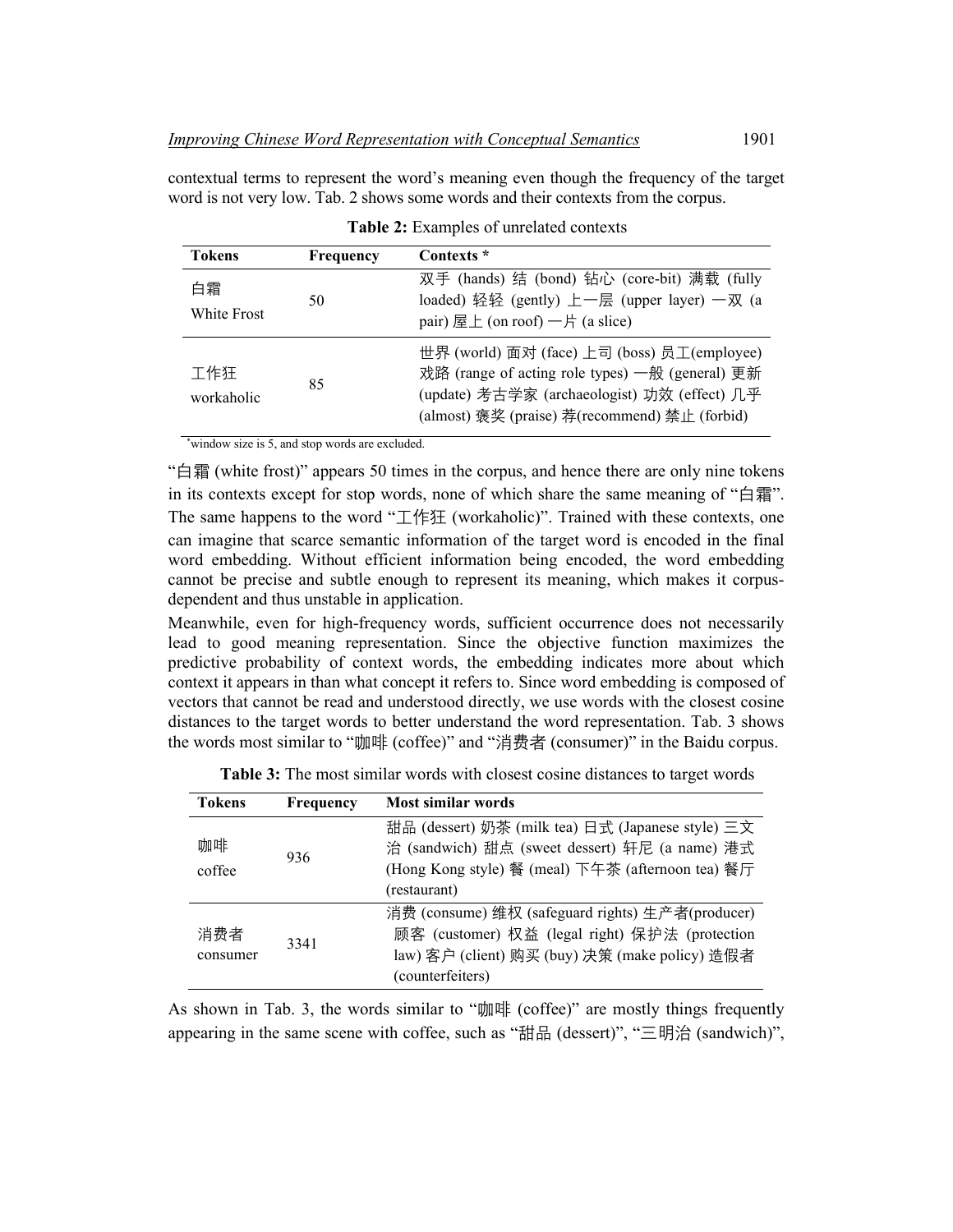and "餐厅 (restaurant)". However, people cannot obtain a clear image of what coffee is from its representation. For "消费者 (consumer)", since it tends to appear in the same contexts as word "消费 (consume)", the cosine distance between it and "消费 (consume)" is much closer than that between "消费 (consume)" and "顾客 (customer)", despite "顾客 (customer)" being semantically closer to "消费者 (consumer)". From this perspective, distributed word representation represents more contexts than the meaning.

In studies of lexical semantics, it is generally agreed that the meaning of a word consists of its conceptual meaning and distributive meaning. The conceptual meaning refers to the general or essential attributes of things that are reflected in the human mind. It is the basis and core component of a word's semantics, and usually lies in dictionaries and other semantic resources. Inspired by this, we utilize the conceptual meaning of words extracted from semantic resources to complement distributional word representation. Since semantic knowledge in dictionaries and thesauri is manually summarized and annotated, and therefore the concept has very good stability and universality to represent the word's meaning, we believe that incorporating conceptual semantics with distributed word embedding will improve the stability and accuracy of word representation.

## **4 Conceptual semantics enhanced word representation**

In this section, we present our CEWR model, which considers the synonym concept and hypernym concept in word representation. First, we introduce the Tongyici Cilin thesaurus and its semantic network. Then, we propose two models: the Synset Concept Encoded Embedding Model (SEEM) and the Hypernym Concept Encoded Embedding Model (HEEM). They extract, respectively, the synset semantics and hypernym semantics of words and integrate them with the distributional representation. The structure of CEWR is shown in Fig. 1.



**Figure 1:** Model structure of CEWR

## *4.1 Concepts and semantic hierarchy in Cilin*

Cilin is a Chinese semantic thesaurus published in 1983 and revised in 2005 by enlarging the vocabulary and making it machine-readable [HIT-IR (2005)]. It is one of the most widely used semantic resources in Chinese language processing, and we use it as the semantic resource in this paper. In Cilin, synonyms are grouped in one line as a synset. Each synset expresses a distinct concept and is represented by a unique code. For example, the synset "Bo25C01=车 轮 (wheel) 轮 子 (wheel) 轮 (wheel) 轱 辘 (wheel)" represents the concept of "wheel". The form of the code is shown in Tab. 4.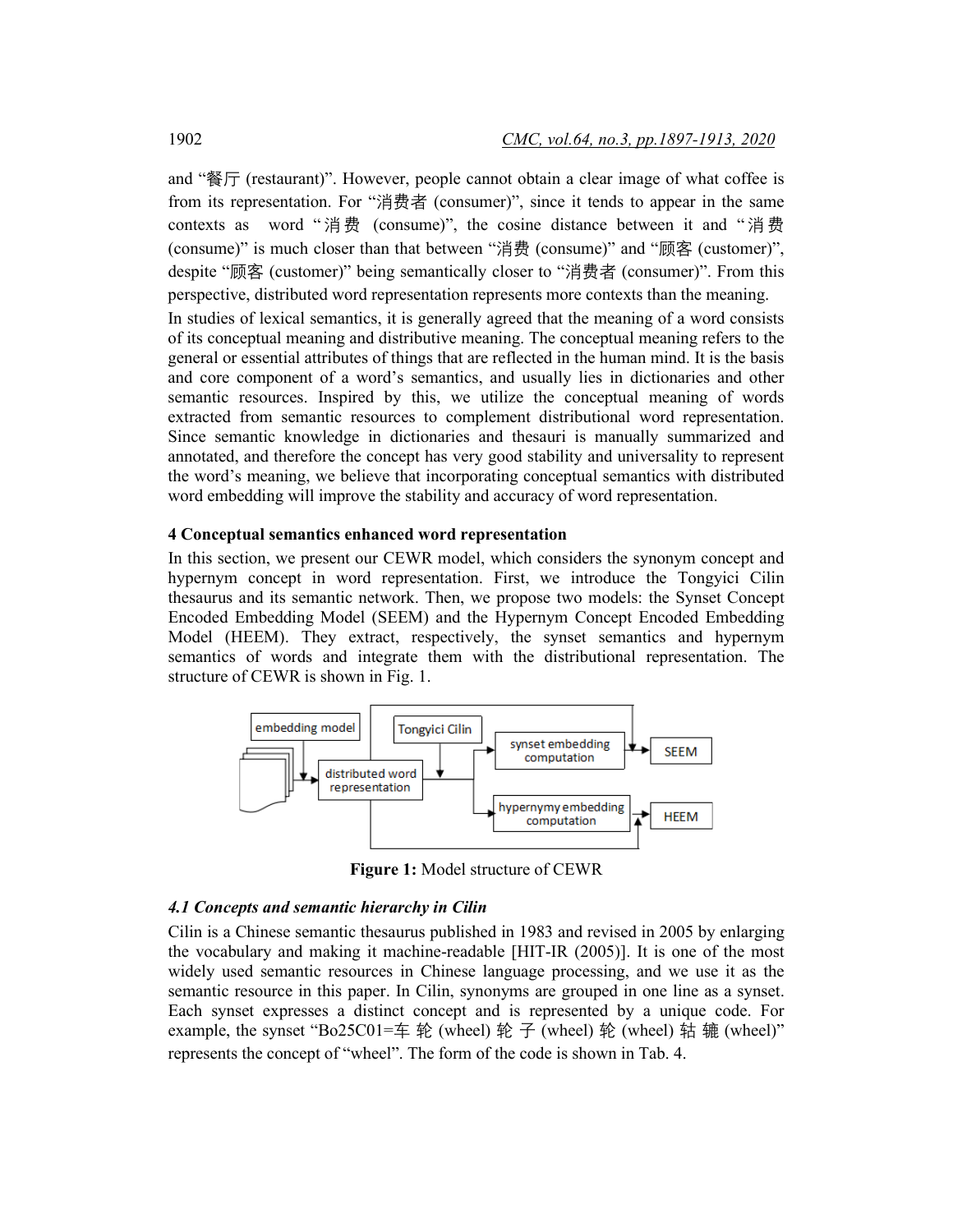| TWO IS CHILL O COME TO HUMM |     |          |       |  |                                               |      |  |            |
|-----------------------------|-----|----------|-------|--|-----------------------------------------------|------|--|------------|
| Position                    |     |          |       |  |                                               |      |  |            |
| Symbol B                    |     | $\Omega$ |       |  |                                               |      |  | $=\H_*(a)$ |
| Property                    |     |          |       |  | class category subcategory hypersynset synset |      |  |            |
| Layer                       | one | two      | three |  | four                                          | five |  |            |

**Table 4:** Cilin's code format

There are over 70,000 words categorized in 17,809 synsets in Cilin, each of which denotes one distinct concept. Synsets are interlinked by semantic relations in the semantic hierarchy. With the semantic meaning and hierarchical information encoded, the synset code can be used to retrieve and compute the semantics of words. We combine the hierarchical semantic information in Cilin with the distributed word embedding to

#### *4.2 Synset concept encoded embedding model (SEEM)*

improve word representation.

In Cilin, even though each synset denotes a distant concept, it is invisible and cannot be computed directly. SEEM is based on a straightforward idea that the conceptual semantics can be represented with the common meaning of the words in one synset. Therefore, the concept's embedding can be computed with the average embedding of synonyms in the synset. For *w* in synset  $S_i = \{w_1, w_2, w_3, \ldots, w_n\}$ , the embedding of the concept of *w* is defined as

$$
E_{syn}(w) = \frac{\sum_{i=1}^{n} E(w_i))}{|S_j(w)|}.
$$
\n(2)

 $|s_j(w)|$ <br>Here, E(*w*) stands for the word embedding of *w* in the synset.  $|S_j(w)|$  is the overall number of words in the synset. When a concept's embedding is obtained, it can be incorporated into word representation. For target word *wi*, the embedding of SEEM is defined as follows:

$$
E_{SEEM}(w_i) = E_{distribution}(w_i) \oplus E_{syn}(w_i).
$$
\n(3)

The concept's embedding is concatenated to the distributed embedding; hence, the word representation contains the information of both the context and the conceptual meaning of the word itself.

#### *4.3 Hypernym concept encoded embedding model (HEEM)*

A word's meaning is not only defined by itself, but also by its semantic relations with other words in the semantic network, especially its hypernyms. In dictionaries, a word is usually defined by its hypernym and some modifiers and qualifiers. Hypernyms contain the core meaning of their hyponyms, regardless of similar contexts and grammatical structures, and thus they can be used as a complement to the word's semantic representation, particularly for low-frequency words. Therefore, we integrate the hypernym concept into word representation.

In Cilin, there are five semantic layers in its hierarchy denoted by its code. Usually, the first synset in each layer is the hypernym synset. For example, Synset "Bi06D01" denotes the concept of " $\hat{\pm}$ " (sheep) and represents the hypernym concept of the hypersynset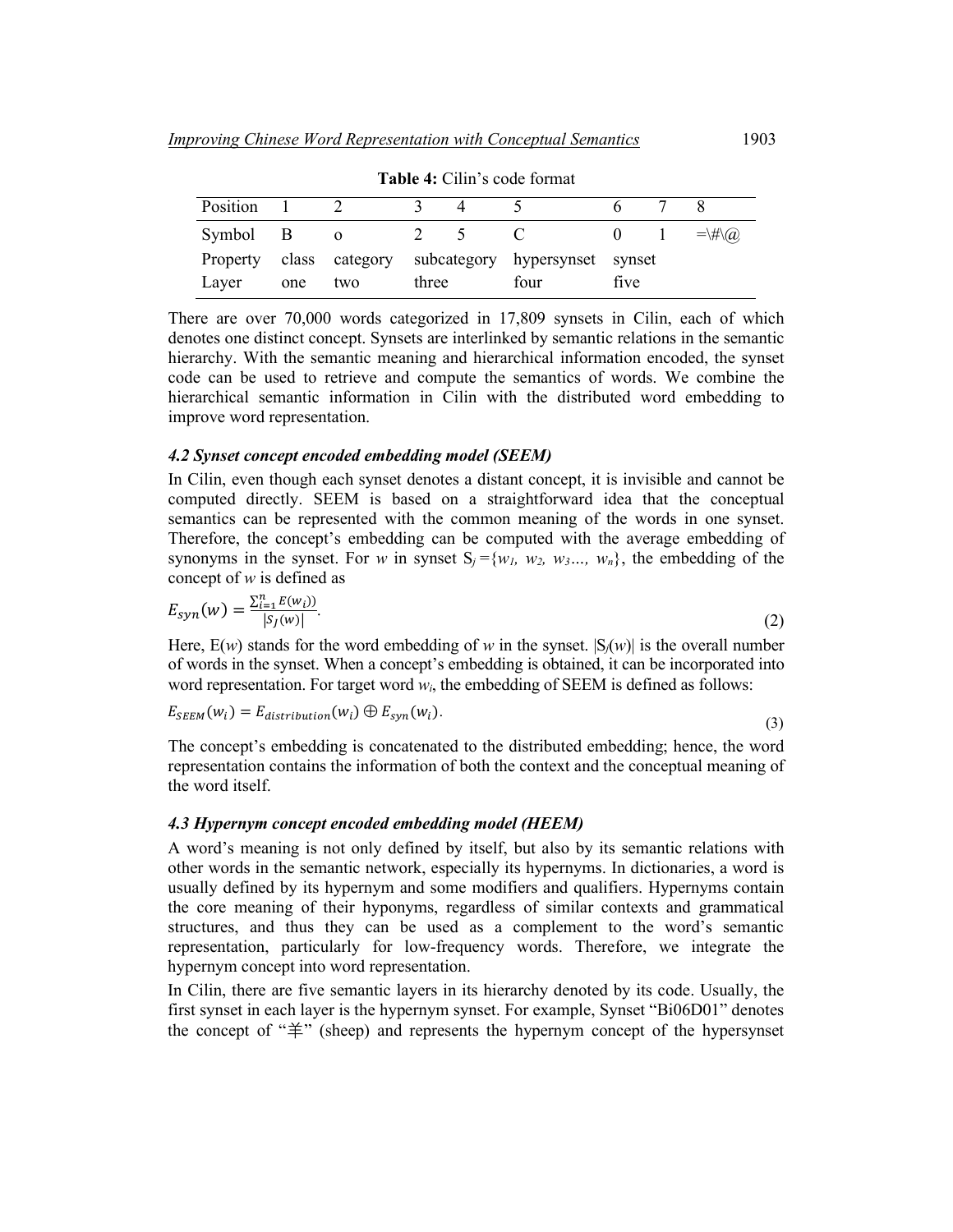"Bh03B"; meanwhile, the concept "政策" (policy) in "Di09A01" is the hypernym concept of subcategory "Di09". Based on knowledge of Cilin, for target word *w*, the embedding of its *j*-th layer's hypernym synset is defined:

$$
E_{hyperlayer_j}(w) = \frac{\sum_{i=1}^{n} E(w_i)}{|Hypersyn_j(w)|}.
$$
\n(4)

Here, HyperSyn*j*(*w*) stands for the *j*-th layer hypernym synset of target word *w*. Theoretically, for each word, five layers of hypernym concepts can be obtained, including that of synset, hypersynset, subcategory, category, and class. We then take them into consideration with weights. The hypernym concept encoded embedding is defined as follows:

$$
E_{concept}(w_i) = \alpha E_{syn}(w_i) + \beta \sum_{j=1}^{n} v_j E_{hyperlayer_j}(w_i);
$$
\n(5)

$$
\sum_{j=1}^{n} v_j = 1.
$$
 (6)

Here,  $\alpha$  is the weight of the synset's concept embedding, and  $\beta$  is that of the hypernym embedding. We use  $v_i$  to adjust the weight of each layer's semantics that are taken into the final embedding. In this way, the conceptual semantics of the word itself and the hypernym semantics of different layers are combined to represent the word. Finally, the embedding of HEEM is defined as follows:

$$
E_{HEEM}(w_i) = E_{distribution}(w_i) \oplus E_{concept}(w_i). \tag{7}
$$

HEEM is encoded with both the information of the distribution in the corpus and the conceptual meaning of the target word itself and its hypernyms. As shown in the experiments, this helps improve the word representation.

## **5 Experiments and analysis**

In this section, we evaluate the effectiveness of our CEWR models on two tasks: word similarity computation and short text classification. Before presenting our experimental results, we first describe the datasets used in our experiment and other experimental settings.

## *5.1 Experimental settings*

We select Sogou-News<sup>[5](#page-7-0)</sup> as our primary text corpus for distributed word embedding learning. This corpus contains 649 million words, and the vocabulary size is 1.22 million. We use the SkipGram model as an example to train the distributed word embedding on this corpus. For the parameter settings, we set the vector dimension as 300, the context window size as 5, and the number of negative samples as 5. When training our CEWR models, we use the same settings.

## *5.2 Word similarity*

Word similarity computation is often used to evaluate the quality of word representation

<span id="page-7-0"></span><sup>5</sup> http://www.sogou.com/labs/resource/cs.php.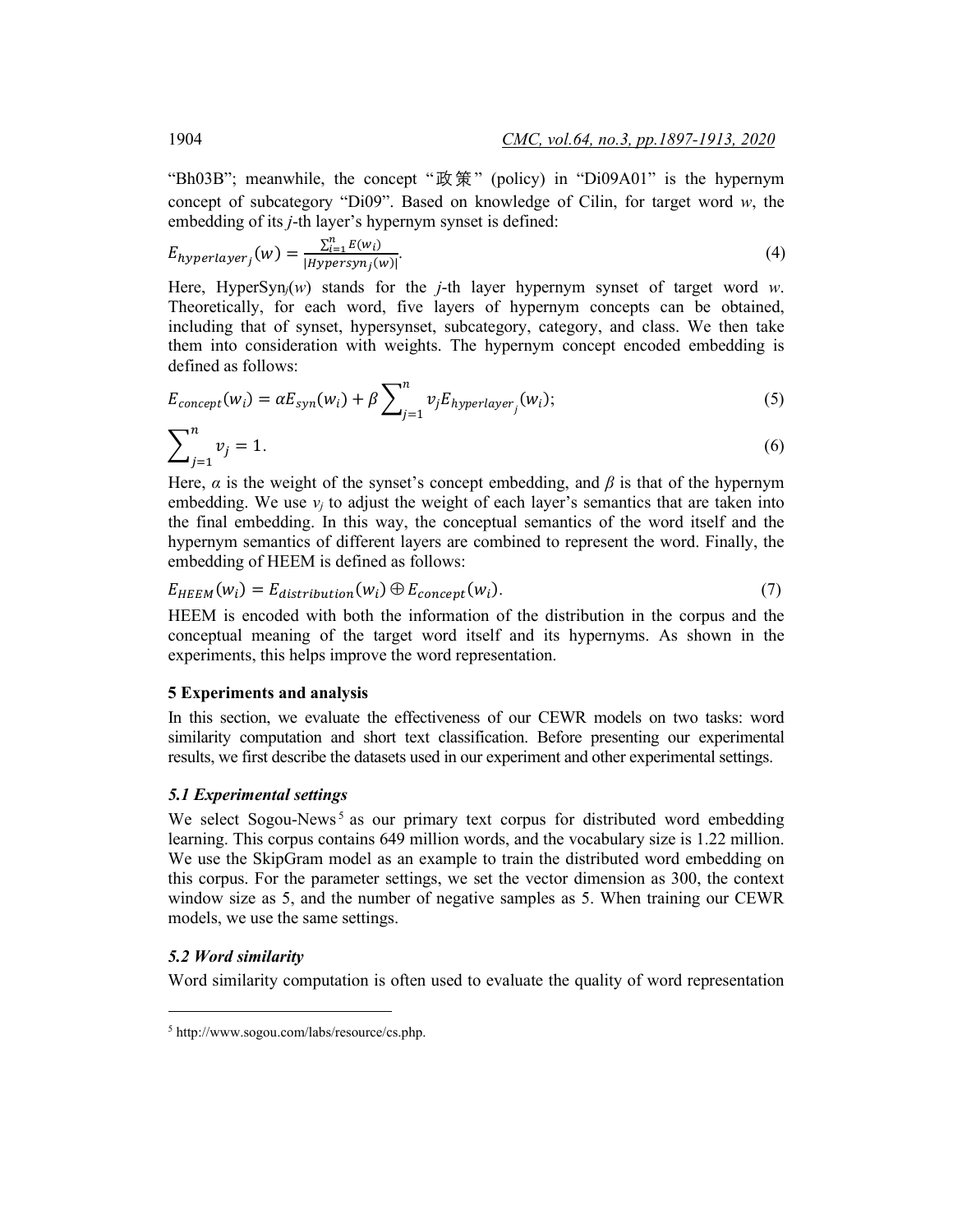by comparing similarity scores of word pairs predicted by word representation models and human judgement.

#### *5.2.1 Experiment results*

We initially selected Wordsim-297 and Wordsim-240 $<sup>6</sup>$  for evaluation, both of which are</sup> commonly used in Chinese word similarity computation. The Spearman correlations between human judgement and the results of the models are shown in Tab. 5.

| Model                       | Wordsim-240 | Wordsim-297 |
|-----------------------------|-------------|-------------|
| SkipGram                    | 59.71       | 60.90       |
| CWE [Chen et al. $(2015)$ ] | 59.64       | 63.58       |
| SEWRL [Niu et al. (2017)]   | 61.20       | 64.00       |
| WSME [Li et al. (2019)]     | 63.54       | 64.09       |
| <b>CEWR-SEEM</b>            | 60.26       | 63.94       |
| <b>CEWR-HEEM</b>            | 60.56       | 64.71       |

**Table 5:** Spearman correlations between human judgement and results of models

From the observation of the evaluation results on Wordsim-297, we can find that:

(1) Both SEEM and HEEM outperform all of the selected baseline models, especially the conventional SkipGram model, which models on word distribution. This indicates that the conceptual semantic embedding is a good complement to distributed word representation.

(2) Compared with other models like SEWRL and WSME, which also have semantic meanings encoded within, HEEM achieves the best results. This indicates that hypernymous information is an important part of the composition in word meaning, and it enriches the semantic information when it is integrated into word representation.

Meanwhile, the CEWR model does not significantly improve on Wordsim-240. The reason for this is that Wordsim-240 tends to score the contextual relevance between words rather than the similarity. Tab. 6 presents some high-ranking word pairs in the two datasets.

Similar words refer to those that share some sememes in common and can be interchanged by each other in some context; meanwhile, related words refer to those that usually appear in the same semantic frame with a high frequency of collocation. In Wordsim-240, highly related word pairs are given a high rank, such as  $\cong$ 白 (name of a famous Chinese poet) and  $\frac{4}{37}$  (poem); this rank is even higher than that for similar word pairs like "白天 (daytime) – 晚上 (night)". Moreover, the pairing "喝水 (drinking water) – 嘴 (mouth)" is ranked higher than "春节 (spring festival)-正月 (January, the month of the spring festival)". From this perspective, Wordsim-240 is applicable for relevance computation rather than similarity computation. Regardless, both SEEM and HEEM

<span id="page-8-0"></span><sup>6</sup> https://github.com/thunlp/SE-WRLaster/datasets.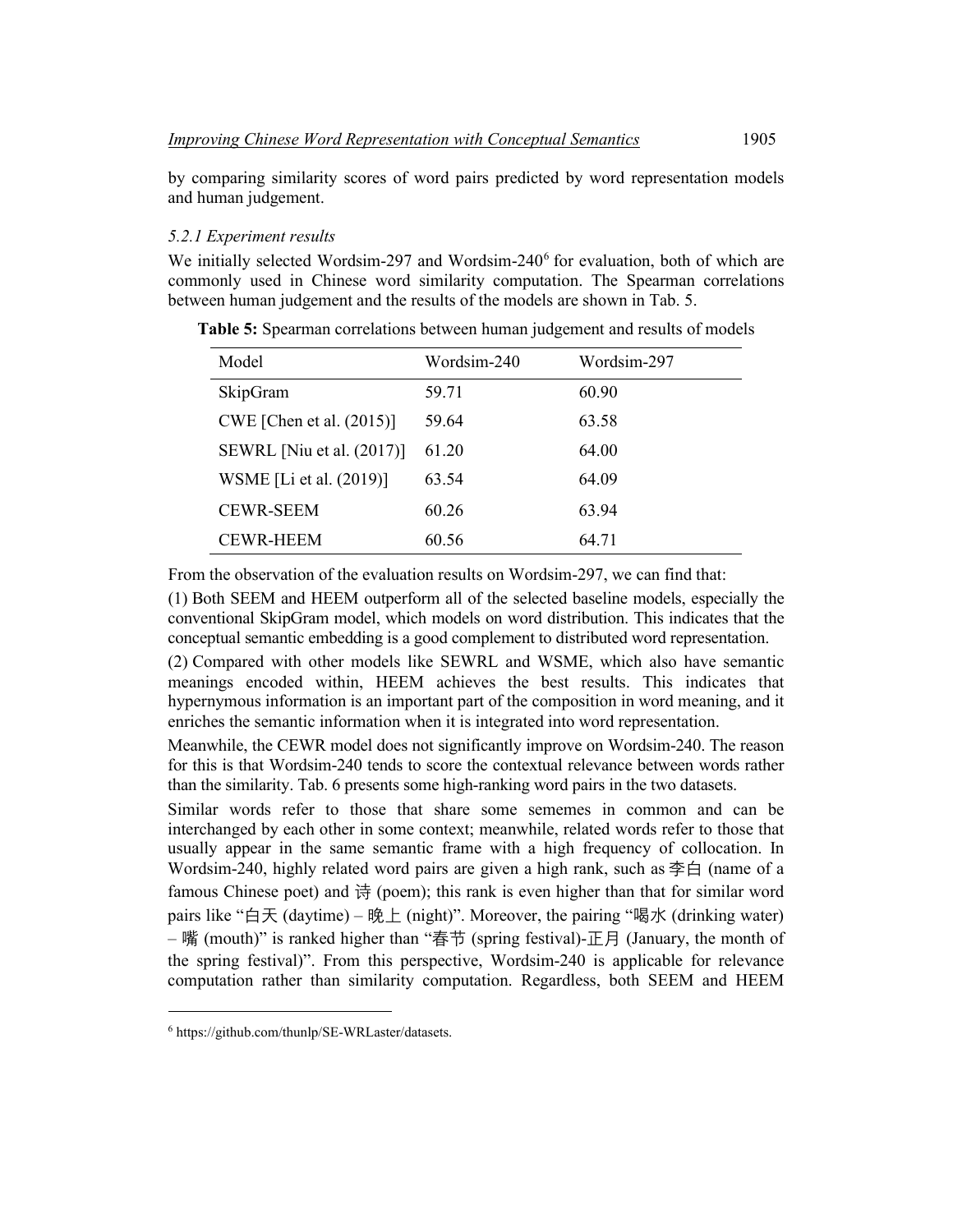outperform SkipGram.

**Table 6:** High-ranking word pairs in Word-sim240 and Word-sim297

|                 | Wordsim-240    |                              | Wordsim-297     |                   |                             |  |
|-----------------|----------------|------------------------------|-----------------|-------------------|-----------------------------|--|
| Word 1          | Word 2         | Human<br>ranking<br>$(1-10)$ | Word 1          | Word <sub>2</sub> | Human<br>ranking<br>$(1-5)$ |  |
| 李白              | 诗              | 9.2                          | 入场券             | 门票                | 4.59                        |  |
| name of a poet  | poem           |                              | entrance ticket | ticket            |                             |  |
| 医生              | 责任             | 8.85                         | 钱               | 现金                | 4.58                        |  |
| doctor          | responsibility |                              | money           | cash              |                             |  |
| 白天              | 晚上             | 8.8                          | 类型              | 种类                | 4.24                        |  |
| daytime         | night          |                              | type            | category          |                             |  |
| 喝水              | 嘴              | 8.45                         | 新闻              | 报道                | 4.10                        |  |
| drink water     | mouth          |                              | news            | report            |                             |  |
| 春节              | 正月             | 8.3                          | 医生              | 护士                | 3.85                        |  |
| spring festival | January        |                              | doctor          | nurse             |                             |  |

Furthermore, to verify the performance of CEWR in similarity computation, we utilize two other datasets. The RG65 dataset contains 65 pairs of nouns, and the MC30 dataset contains 30 noun pairs. Since these are English datasets, we use their Chinese versions [Chen, Li, Zhu et al. (2016)]. Moreover, since these two datasets are smaller, there are more high-similarity word pairs in them than in Wordsim-297, as is shown in Tab. 7.

|                              | Wordsim-297 | MC30  | RG65  |
|------------------------------|-------------|-------|-------|
| <b>High-similarity Pairs</b> | 30          | 10    | 24    |
| <b>Total Pairs</b>           | 296         | 30    | 65    |
| Ratio                        | 0.076       | 0.333 | 0.369 |

**Table 7:** Comparison of high-similarity word pairs in three datasets

Due to this reason, the performances of the investigated models on these datasets vary greatly. The Spearman correlations between the cosine similarity scores with the three models and human judgement on these datasets are shown in Tab. 8.

| Model            | Wordsim-297 | MC30  | RG65  |
|------------------|-------------|-------|-------|
| SkipGram         | 60.90       | 75.47 | 79.52 |
| <b>CEWR-SEEM</b> | 63.94       | 75 27 | 83 25 |
| <b>CEWR-HEEM</b> | 64.71       | 8184  | 85 16 |

**Table 8:** Experimental results on three datasets

Through combining the findings in Tabs. 7 and 8, we observe that:

(1) There are more high-similarity word pairs in MC30 and RG65, which means that the word pairs in these two datasets are more relatively similar than those in Wordsim-297.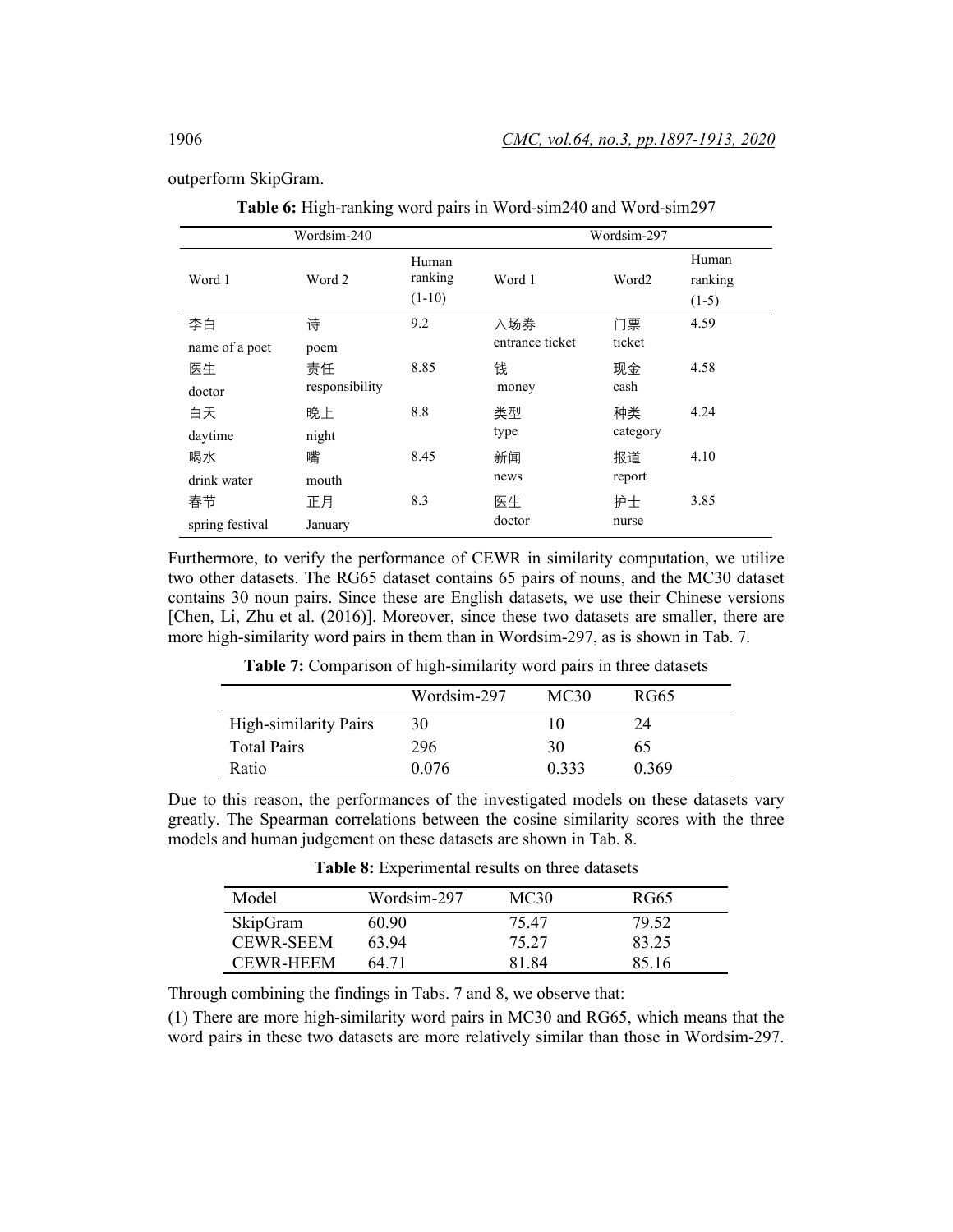Accordingly, the CEWR model performs better on them. This indicates that the CEWR can capture the similarity relations in words very well.

(2) SEEM performs better on Wordsim-297 and RG65, but does not yield much improvement on MC30. The reason for this is that the words in MC30 are high-frequency words such as "汽车 (car), 男孩 (boy), 鸟 (bird)" which results in them being well trained in the corpus and capturing sufficient semantic information. In this case, the conceptual semantic complement does not help that much. Meanwhile, in the other two datasets, there are low-frequency words such as "庇护所 (shelter)" and "坟堆 (cemetery)" in RG65 and "质子 (proton)" and "繁殖力 (fecundity)" in Wordsim-297. For these words, conceptual semantics are very important and crucial to improve their word representation.

(3) With the hypernym concept encoded, HEEM performs much better on all three datasets, especially MC30. It exhibits a statistically significant improvement of over 6% against the SkipGram model and SEEM. This indicates that hypernymous information conveys essential information of words, and this is very useful in revealing semantic relations between words. Hence, the semantic relations cannot be well captured if only learning from the word's distribution. From this point of view, hypernymous information should be taken as an essential and irreplaceable component in word representation.

## *5.2.2 Case study*

To demonstrate the validity of CEWR in capturing the meaning of words, we show some examples from a case study in Tab. 9.

| <b>Word Pairs</b><br>Word 2<br>Word 1 |             | SkipGram | SEEM | HEEM | Human Ranking<br>(Normalized) |
|---------------------------------------|-------------|----------|------|------|-------------------------------|
| 钱 money                               | 财产 property | 0.22     | 0.33 | 0.36 | 0.68                          |
| 街道 street                             | 大街 avenue   | 0.43     | 0.51 | 0.56 | 0.81                          |
| 老虎 tiger                              | 美洲虎 jaguar  | 0.36     | 0.46 | 0.56 | 0.70                          |

**Table 9:** Examples of similarity computation with different models

As shown, all three pairs of words are very similar in meaning. However, due to various reasons, such as low frequency (美洲虎 jaguar) and differentiation in collocation (街道 street-大街 avenue), their similarity computed by SkipGram based on distribution is much lower than that made through human judgement. Meanwhile, with CEWR, the similarity increases and becomes much closer to human judgement. For example, for the pair "钱 (money)- $\pi \to \infty$  (property)", even though both words have a high frequency in the corpus, the similarity by SkipGram is only 0.22 since the words are usually used in different contexts and with different collocations. With SEEM, the similarity is increased to 0.33, and HEEM increases the similarity to 0.36, which is much closer to human judgement. Another example is "老虎 (tiger)-美洲虎 (jaguar)". "美洲虎 (jaguar)" is a large animal of the cat family that lives in Central and South America. However, it is not a common word with high frequency in the corpus. Insufficient contexts lead to low-quality embedding, and thus we cannot precisely reveal the semantic relation with the word "tiger". With the semantics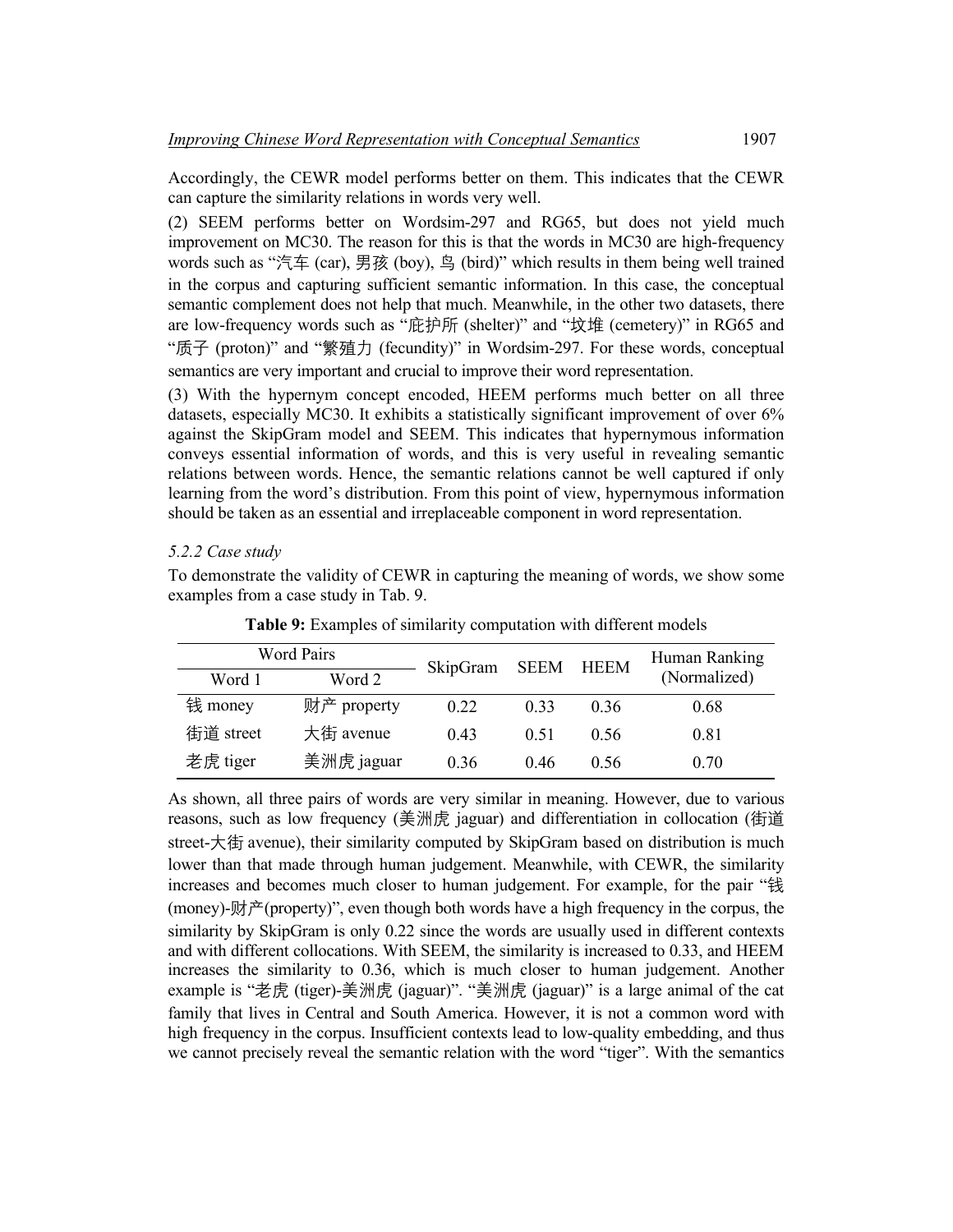of the hypernym concept integrated, the representation of jaguar is improved, and the similarity between this word pair is much closer to what it should be. This proves that concept semantics is a very informative complement to word representation.

## *5.2.3 Influence of corpus size*

To explore how much the CEWR model improves word representation, we conduct our experiments on corpora of various sizes. We select the self-built Baidu corpus (0.4 G in size), Wikipedia zh corpus  $(1.3 \text{ G})$ , and Sogou-News corpus  $(3.7 \text{ G})$ . The results are shown in Tab. 10.

| corpus  | size             | tokens | model       | Wordsim297 | MC30  | <b>RG65</b> |
|---------|------------------|--------|-------------|------------|-------|-------------|
|         |                  |        | SkipGram    | 55.81      | 55.69 | 68.96       |
| Baidu   | $0.4\text{ G}$   | 68 M   | <b>SEEM</b> | 60.09      | 59.11 | 75.03       |
|         |                  |        | <b>HEEM</b> | 60.39      | 71.61 | 81.47       |
|         |                  |        | SkipGram    | 58.09      | 63.15 | 63.87       |
| Wiki zh | 1.3 <sub>G</sub> | 223 M  | <b>SEEM</b> | 60.70      | 66.71 | 71.10       |
|         |                  |        | <b>HEEM</b> | 61.57      | 71.69 | 74.51       |
|         |                  |        | SkipGram    | 60.90      | 75.47 | 79.52       |
| Sogou   | 3.7 <sub>G</sub> | 649 M  | <b>SEEM</b> | 63.94      | 75.27 | 83.25       |
|         |                  |        | <b>HEEM</b> | 64.71      | 81.84 | 85.16       |

**Table 10:** Influence of corpus sizes

From evaluation of the table, we can observe that:

(1) The size of the corpus is very important for obtaining good word representation. We find a positive correlation between corpus size and model performance for both baseline models and our proposed models. Across all size settings, CEWR effectively improves word representation. This shows that conceptual semantics is very useful information for word representation.

(2) With synset concept semantics encoded, the word representation improves for corpora of all sizes. With the hypernym concept encoded, the word representation is even better. This indicates that the hypernym contains considerable semantics of words and that the meaning of words is better represented with the hypernym concept included.

(3) For a small corpus, CEWR helps in boosting the performance in a more significant way since the conceptual meaning is very necessary for distributed word embedding when training contexts are insufficient. It also brings considerable improvement on a large corpus, which shows that CEWR represents words in some aspects that distributed word embedding cannot capture.

## *5.3 Short text classification*

Short text classification is one of the fundamental and intensively studied NLP tasks. Due to its shortness and sparsity, short text classification is more challenging than document classification. Since there are fewer words in a short text and the context cannot provide sufficient contextual information for the target word, we believe that the word embedding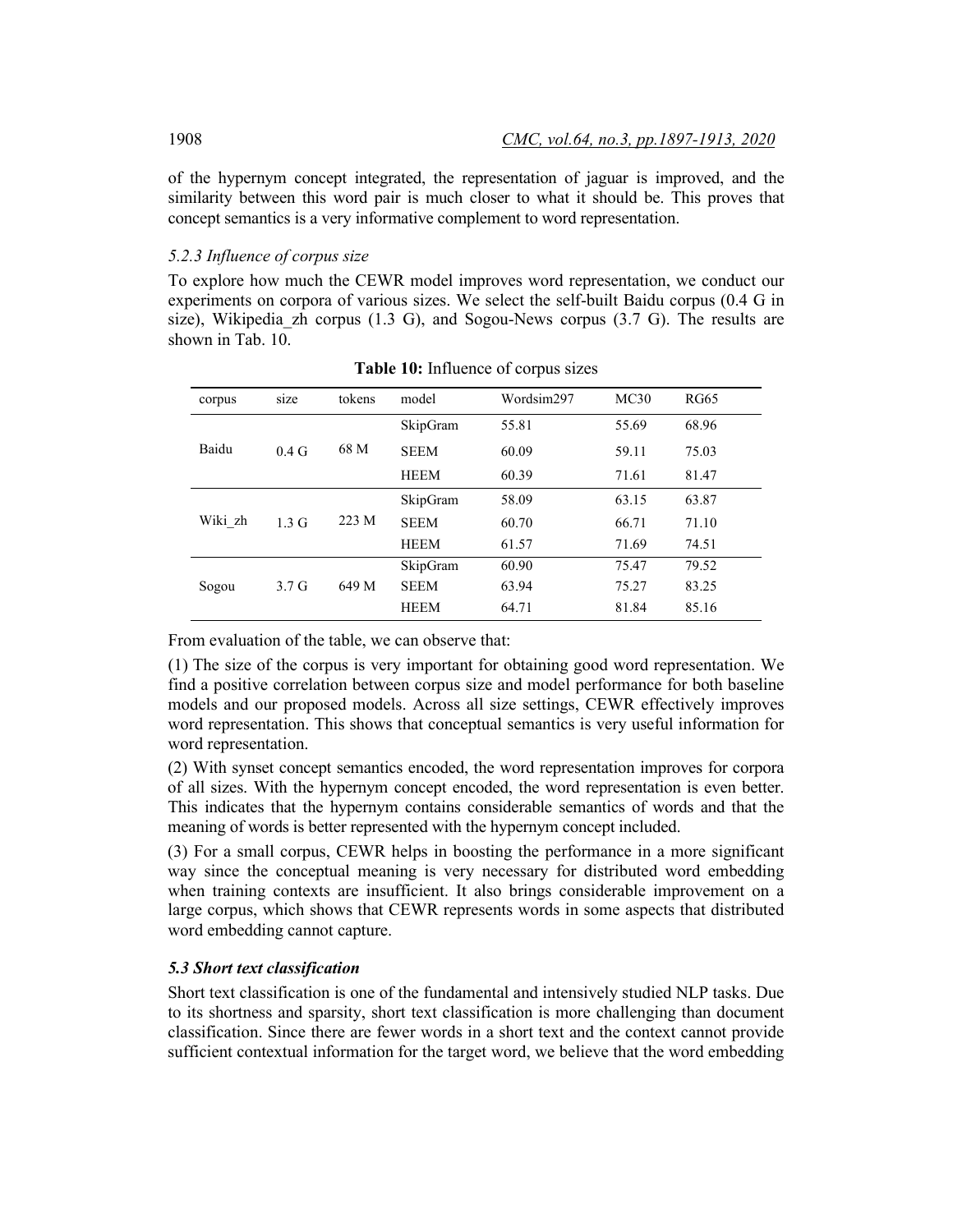combined with conceptual semantics can better represent the meaning of words and give some semantic clues for classification. To verify our hypothesis, we implement experiments on short text classification to evaluate the quality of CEWR.

## *5.3.1 Experimental settings and dataset*

Since CEWR can improve word representation, especially when training data is insufficient (as shown in the above experiments), we create a small dataset and conduct experiments on it to verify CEWR's quality. Our dataset is created by extracting 24,000 headlines from six categories in THUCNews<sup>[7](#page-12-0)</sup>, including entertainment, education, politics, society, science & technology, and economy. The average length of headlines in the new dataset is 10.2 tokens.

In the experiments, we train a convolutional neural network (CNN) composed of a single hidden layer, and the word embedding trained by SkipGram and those by CEWR are used as inputs for comparison. We use the same hyperparameters so that the evaluation score solely depends on the input embedding.

## *5.3.2 Evaluation*

Tab. 11 reports the precision, recall, and F-score of each category with SkipGram and CEWR as embedding models.

From the Table we can see that:

(1) With additional conceptual semantics information, SEEM slightly improves the Fscore of classification from 0.76 to 0.77. Furthermore, with the hypernym concept encoded, HEEM improves it to 0.79. This proves that conceptual semantics, especially hypernym information, helps improve word representation.

(2) Specifically, HEEM performs well in the classification of the categories entertainment, science  $\&$  technology, and economy. The reason for this is that there are relatively more sub-topics and diversified vocabulary in these three categories, and when the training set is not large enough, it is harder to catch common characteristics in these categories for classification as there are only about ten tokens in each headline. SEEM and HEEM enrich word representation by introducing extra semantic knowledge, and aid the classification by presenting common semantics in the semantic network. The result proves that conceptual semantics are useful and helpful in word representation, particularly when the training set is small.

(3) In science & technology, there are comparatively more professional terms and new words that have very low frequency in the corpus. For those words, distributional embedding cannot represent the meaning very well, and semantic relations with other words can hardly be revealed, which results in a relatively low recall. With conceptual semantics encoded, both precision and recall are significantly improved. This shows that CEWR significantly improves word representation for low-frequency words.

<span id="page-12-0"></span><sup>7</sup> http://thuctc.thunlp.org/.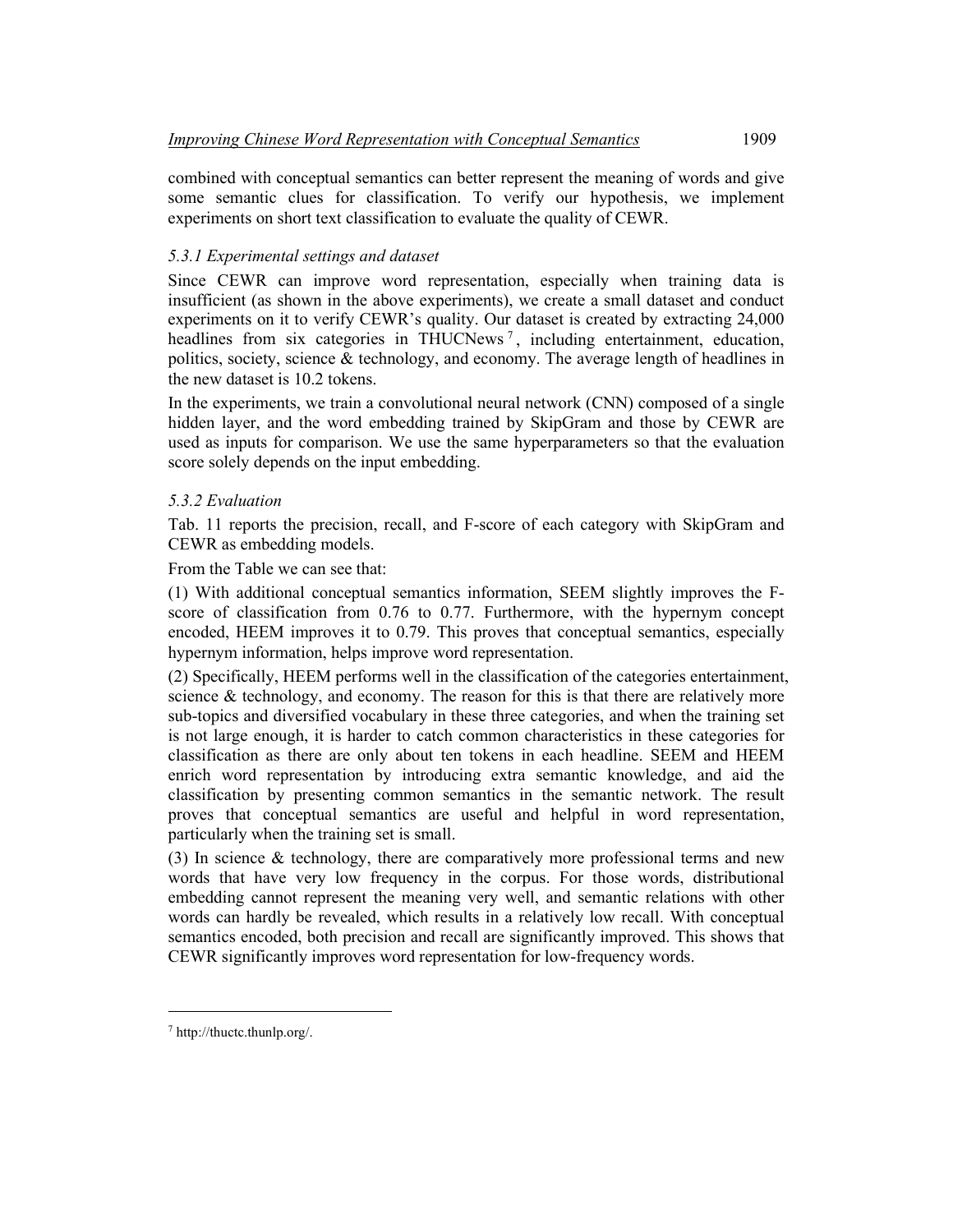| Embedding model | Category             | ${\bf P}$ | R    | ${\bf F}$ |
|-----------------|----------------------|-----------|------|-----------|
| SkipGram        | Entertainment        | 0.70      | 0.98 | 0.82      |
|                 | Education            | 0.90      | 0.87 | 0.88      |
|                 | Politics             | 0.90      | 0.87 | 0.88      |
|                 | Society              | 0.92      | 0.82 | 0.87      |
|                 | Science & technology | 0.49      | 0.14 | 0.22      |
|                 | Economy              | 0.58      | 0.94 | 0.72      |
|                 | Macro Avg.           | 0.75      | 0.77 | 0.76      |
| <b>SEEM</b>     | Entertainment        | 0.82      | 0.95 | 0.88      |
|                 | Education            | 0.83      | 0.89 | 0.86      |
|                 | Politics             | 0.83      | 0.89 | 0.86      |
|                 | Society              | 0.82      | 0.87 | 0.84      |
|                 | Science & technology | 0.60      | 0.22 | 0.32      |
|                 | Economy              | 0.60      | 0.91 | 0.72      |
|                 | Macro Avg.           | 0.75      | 0.79 | 0.77      |
| <b>HEEM</b>     | Entertainment        | 0.92      | 0.93 | 0.93      |
|                 | Education            | 0.74      | 0.92 | 0.82      |
|                 | Politics             | 0.74      | 0.92 | 0.82      |
|                 | Society              | 0.86      | 0.86 | 0.86      |
|                 | Science & technology | 0.62      | 0.33 | 0.43      |
|                 | Economy              | 0.68      | 0.92 | 0.78      |
|                 | Macro Avg.           | 0.76      | 0.81 | 0.79      |

**Table 11:** Classification results with SkipGram and CEWR

## **6 Conclusion and future work**

## *6.1 Conclusions*

In this paper, we have presented a CEWR model that incorporates conceptual semantics, particularly hypernym information learned from the Cilin knowledge base, with a distributed word embedding to improve word representation. As a post-processing model, it can be easily integrated into other word embedding models. Its performance on the word similarity task shows that using conceptual semantics can significantly improve word representation, especially for low-frequency words. The experiment on short text classification also verifies its effectiveness in improving word representation. Compared with other word representation models, CEWR is very efficient in capturing semantic relations between words and enriching semantic information for word representation, which distributed word embedding can hardly capture.

#### *6.2 Future work*

For future work, we plan to validate the effectiveness of integrating conceptual semantics into word representation in other languages. We believe that semantic knowledge is a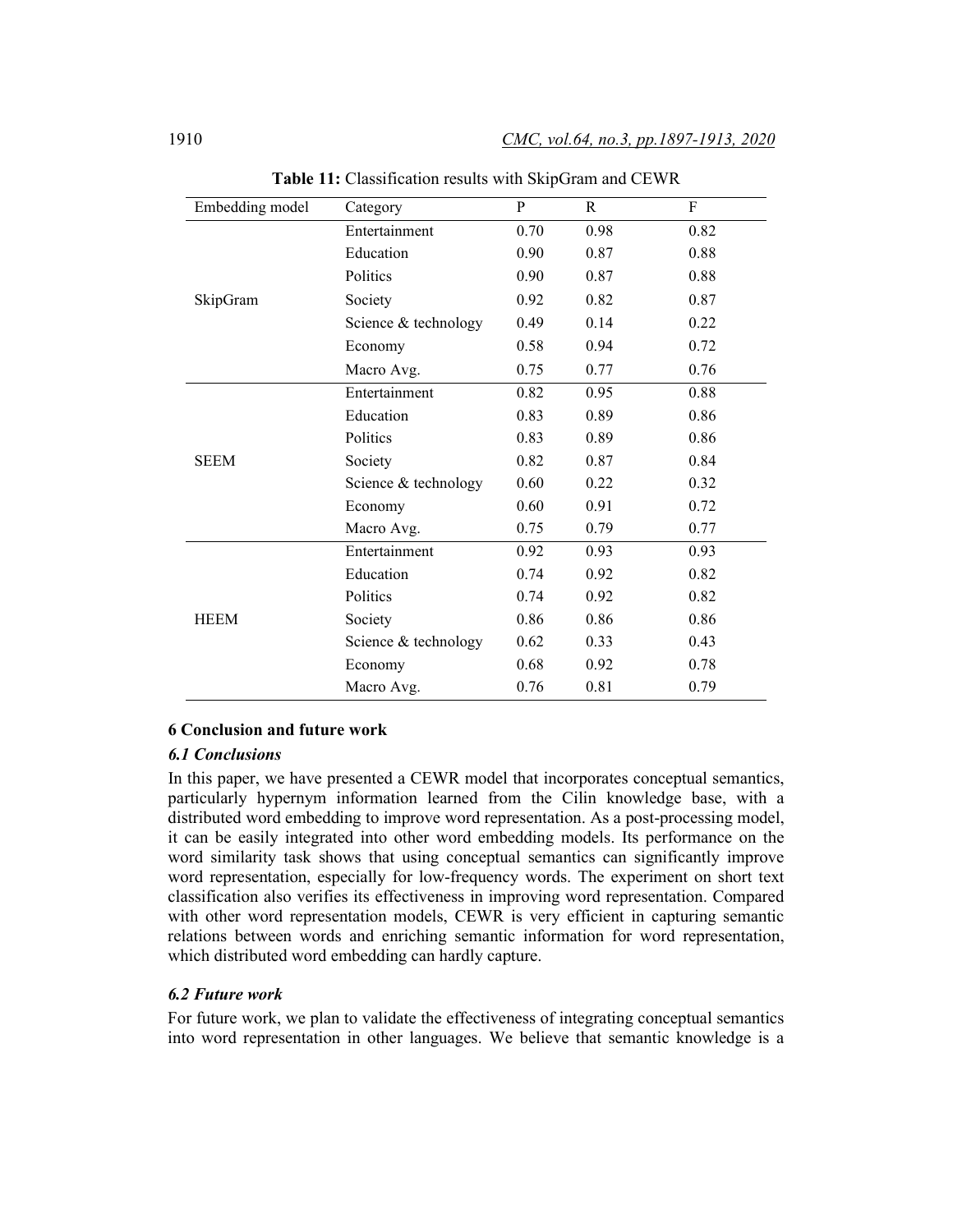good complement to distributed word representation, and thus we will explore more useful semantic information demonstrated in other semantic knowledge bases to improve word representation.

**Acknowledgment:** The authors would like to thank all anonymous reviewers for their suggestions and feedback.

**Funding Statement:** This research is supported by the National Science Foundation of China (grant 61772278, author: Qu, W.; grant number: 61472191, author: Zhou, J. http://www.nsfc.gov.cn/), the National Social Science Foundation of China (grant number: 18BYY127, author: Li B. http://www.cssn.cn), the Philosophy and Social Science Foundation of Jiangsu Higher Institution (grant number: 2019SJA0220, author: Wei, T. https://jyt.jiangsu.gov.cn) and Jiangsu Higher Institutions' Excellent Innovative Team for Philosophy and Social Science (grant number: 2017STD006, author: Gu, W. https://jyt.jiangsu.gov.cn)

**Conflicts of Interest:** The authors declare that they have no conflicts of interest to report regarding the present study.

### **References**

**Bartusiak, R.; Augustyniak, Ł.; Kajdanowicz, T.; Kazienko, P.; Piasecki, M.** (2019): WordNet2Vec: Corpora agnostic word vectorization method. *Neurocomputing*, vol. 326, pp. 141-150.

**Bengio, Y.; Rejean, D.; Pascal, V.** (2003): A neural probabilistic language model. *Journal of Machine Learning Research*, no. 3, pp. 1137-1155.

**Chen, H.; Li, F.; Zhu, X.; Ma, R.** (2016): A path and depth-based approach to word semantic similarity calculation in Cilin. *Journal of Chinese Information Processing*, vol. 30, no. 5, pp. 80-88.

**Chen, X.; Liu, Z.; Sun, M.** (2014): A unified model for word sense representation and disambiguation. *Proceedings of the 2014 Conference on Empirical Methods in Natural Language Processing*, pp. 1025-1035.

**Chen, X.; Xu, L.; Liu, Z.; Sun, M.; Luan, H.** (2015): Joint learning of character and word embeddings. *Proceedings of Twenty-Fourth International Joint Conference on Artificial Intelligence*, pp. 1236-1242.

**Chinese Academy of Social Sciences**. (2016): *Contemporary Chinese Dictionary* (7th version). The Commercial Press, Beijing.

**Dai, Z.; Huang, R.** (2018): Improving implicit discourse relation classification by modeling inter-dependencies of discourse units in a paragraph. *Proceedings of the North American Chapter of the Association for Computational Linguistics*, pp. 141-151.

**Devlin, J.; Chang, M.; Lee, K.; Toutanova, K.** (2019): BERT: Pre-training of deep bidirectional transformers for language understanding. *Proceedings of the North American Chapter of the Association for computational Linguistics*, pp. 4171-4186.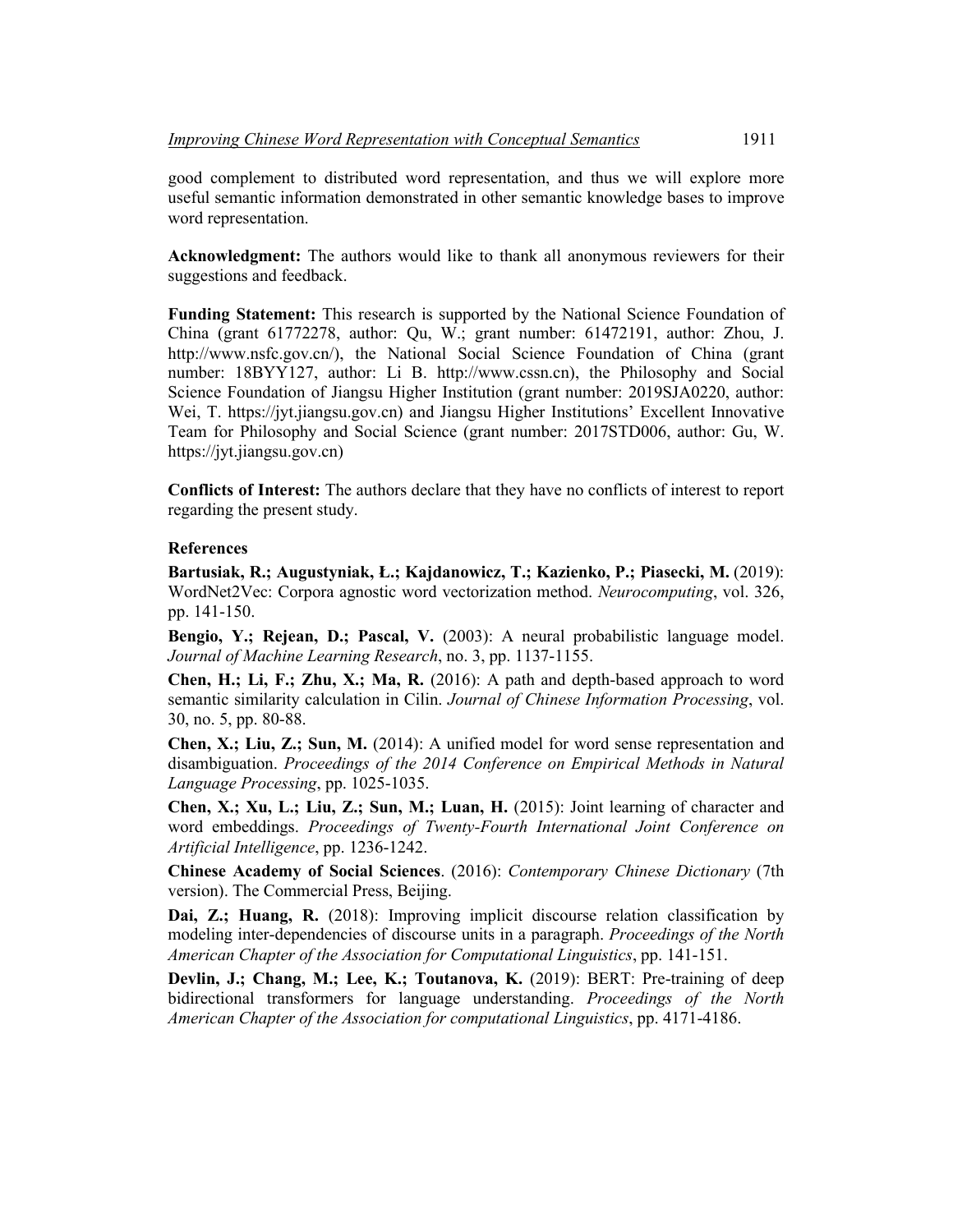**Devlin, J.; Zbib, R.; Huang, Z.; Lamar, T.; Schwartz, R. M. et al.** (2014): Fast and robust neural network joint models for statistical machine translation. *Proceedings of the 52nd Annual Meeting of the Association for Computational Linguistics*, pp. 1370-1380.

**Harris, Z.** (1954): Distributional structure. *Word*, vol. 23, no. 10, pp. 146-162.

**HIT-SCIR**. (2005): Tongyici Cilin (Extended Version). [https://www.ltp-cloud.com/](https://www.ltp-cloud.com/download/#down_cilin,)  [download /#down\\_cilin.](https://www.ltp-cloud.com/download/#down_cilin,)

**Li, G.; Lv, L.; Wang, R.; Li, J.; Li, R.** (2016): Semantic role labeling based on Tongyici Cilin derived features. *Journal of Chinese Information Processing*, vol. 30, no. 1, pp. 101-107.

**Li, X.; You, S.; Chen, W.** (2019): An algorithm of similarity between words based on word single-meaning embedding model. *Acta Automatica Sinica*, pre-print, doi: 10.16383/j.aas.c180312.

**Liu, D.; Peng, C.; Qian, L.; Zhou, G.** (2014): The effect of Tongyici Cilin in Chinese entity relation extraction. *Journal of Chinese Information Processing*, vol. 28, no. 2, pp. 91-99.

**Liu, J.; Yang, Y. H.; Lv, S. Q.; Wang, J.; Chen, H.** (2019): Attention-based BiGRU-CNN for Chinese question classification. *Journal of Ambient Intelligence and Humanized Computing*, doi.org/10.1007/s12652-019-01344-9.

**Mei, J.; Zhu, Y.; Gao, Y.; Yin, H.** (1983): *Tongyici Cilin*. Shanghai Lexicographical Publishing House, Shanghai.

**Mikolov, T.; Sutskever, I.; Chen, K.; Corrado, G. S.; Dean, J.** (2013): Distributed representations of words and phrases and their compositionality. *Advances in Neural Information Processing Systems*, pp. 3111-3119.

**Niu, Y.; Xie, R.; Liu, Z.; Sun, M.** (2017): Improved word representation learning with sememes. *Proceedings of the 55th Annual Meeting of the Association for Computational Linguistics*, vol. 1, pp. 2049-2058.

**Peng, Q.; Zhu, X.; Chen, Y.; Sun, L.; Li, F.** (2018): IC-based approach for calculating word semantic similarity in Cilin. *Application Research of Computers*, vol. 35, no. 2, pp. 400-404.

**Pennington, J.; Socher, R.; Manning, C.** (2014): GloVe: Global vectors for word representation. *Proceedings of the 2014 Conference on Empirical Methods in Natural Language Processing*, pp. 1532-1543.

Peters, M.; Neumann, M.; Iyyer, M.; Gardner, M.; Clark, C. et al. (2018): Deep contextualized word representation. *Proceedings of the North American Chapter of the Association for Computational Linguistics*, pp. 2227-2237.

**Polat, N. C.; Yaylali, G.; Tanay, B.** (2019): A method for decision making problems by using graph representation of soft set relations. *Intelligent Automation and Soft Computing*, vol. 25, no. 2, pp. 305-311.

**Qiu, J.; Liu, Y.; Chai, Y.; Si, Y.; Su, S. et al.** (2019): Dependency-based local attention approach to neural machine translation. *Computers, Materials & Continua*, vol. 59, no. 2, pp. 547-562.